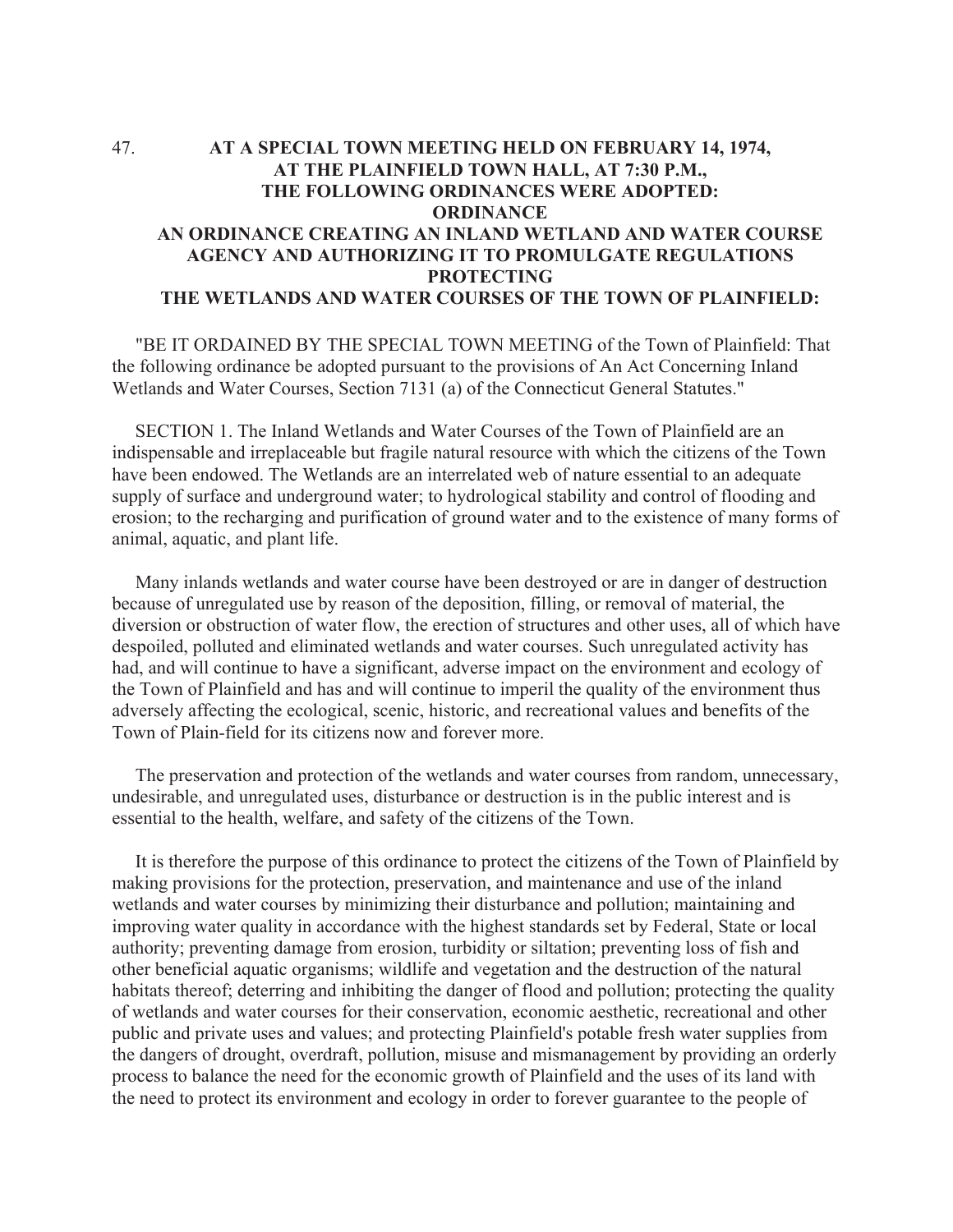Plainfield the safety of such natural resources for their benefit and enjoyment and the benefit and enjoyment of generations yet unborn.

 SECTION 2 (a) The Inland-Wetland and water course Agency (hereinafter referred to as Agency) shall consist of seven (7) members appointed by the Board of Selectmen. There shall be representation from each of the following: Conservation Commission, Planning and Zoning, Recreation Committee, Board of Selectmen, Sewer Commission, and the Industrial Development Commission. The terms of office of these representatives shall run concurrently with the term of office held on the Committee or Commission. In addition, two citizen representatives shall be appointed, one to serve until January 1, 1975, one to serve until January 1, 1976; thereafter the terms of office shall be for two years.

(b) Vacancies shall be filled by appointment by the Board of Selectmen.

 (c) In the event that an Agency member misses three consecutive meetings, the Board of Selectmen may remove that member and fill the vacancy created by the manner provided in Paragraph (b) of this section.

 SECTION 3. (a) The Agency is authorized to promulgate such regulations, in conformity with regulations promulgated by the Commissioner of Environmental Protection, as are necessary to protect the wetlands and water courses and define boundaries of inland wetlands areas as defined by said Public Act No. 155, as amended within the territorial limits of the Town of Plainfield. No such regulations of an Agency including boundaries of inland wetland areas shall become effective or be established until after a public hearing in relation thereto is held by the Inland Wetlands Agency, at which parties in interest and citizens shall have an opportunity to be heard. Notice of the time and place of such hearing shall be published in the form of a legal advertisement, appearing in a newspaper having a substantial circulation in the municipality at least twice at intervals of not less than two days, the first not more than 25 days nor less than 15 days, and the last not less than two days before such hearing, and a copy of such proposed regulation or boundary shall be filed in the office of the Town Clerk, for public inspection at least ten (10) days before such hearing, and shall be published in full in such paper.

 (b) Upon adoption by the Inland Wetlands and Water Course Agency, such regulations shall be forwarded to the Commissioner of Environmental Protection for approval. The regulations thus approved, together with any maps delineating wetlands and water courses made a part thereof, shall be filed in the office of the Town Clerk and shall become effective upon such filing. Notice of such approved regulations shall be published in a newspaper having a substantial circulation in the Town of Plainfield no less than ten (10) days after said filing.

 (c) Amendments to such regulations and inland wetland boundaries shall be promulgated in the manner provided in paragraphs (a) and (b) of this Section. The Inland Wetland Agency shall only consider proposed regulations or inland wetland boundaries which have been submitted in writing and in a form prescribed by it. Said proposals shall be considered by the Inland Wetland Agency within 60 days of the receipt of the petition containing said proposal. The petitioner may consent to extension of the periods provided for in hearing and for adoption or denial or may withdraw such petition. The Inland Wetland Agency may require a filing fee to be deposited with